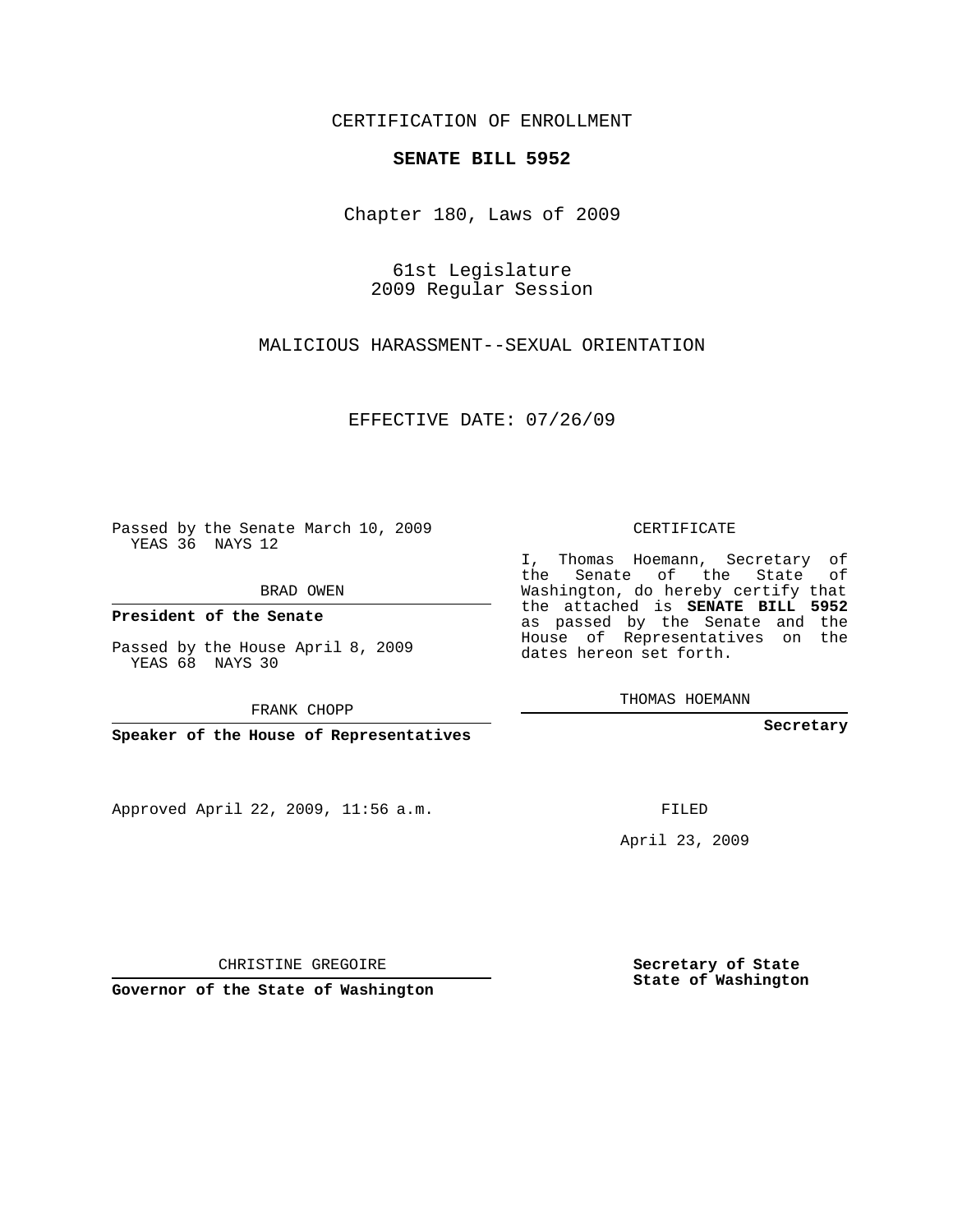## **SENATE BILL 5952** \_\_\_\_\_\_\_\_\_\_\_\_\_\_\_\_\_\_\_\_\_\_\_\_\_\_\_\_\_\_\_\_\_\_\_\_\_\_\_\_\_\_\_\_\_

\_\_\_\_\_\_\_\_\_\_\_\_\_\_\_\_\_\_\_\_\_\_\_\_\_\_\_\_\_\_\_\_\_\_\_\_\_\_\_\_\_\_\_\_\_

Passed Legislature - 2009 Regular Session

**State of Washington 61st Legislature 2009 Regular Session**

**By** Senators McDermott, Murray, Fairley, Prentice, Kohl-Welles, Kline, Pridemore, Tom, Regala, Jacobsen, Marr, Oemig, Haugen, Franklin, Hobbs, and McAuliffe

Read first time 02/09/09. Referred to Committee on Judiciary.

 AN ACT Relating to modifying the definition of "sexual orientation" for malicious harassment prosecution purposes; and amending RCW 9A.36.080.

BE IT ENACTED BY THE LEGISLATURE OF THE STATE OF WASHINGTON:

 **Sec. 1.** RCW 9A.36.080 and 1993 c 127 s 2 are each amended to read as follows:

 (1) A person is guilty of malicious harassment if he or she maliciously and intentionally commits one of the following acts because of his or her perception of the victim's race, color, religion, ancestry, national origin, gender, sexual orientation, or mental, physical, or sensory handicap:

(a) Causes physical injury to the victim or another person;

 (b) Causes physical damage to or destruction of the property of the victim or another person; or

 (c) Threatens a specific person or group of persons and places that person, or members of the specific group of persons, in reasonable fear of harm to person or property. The fear must be a fear that a reasonable person would have under all the circumstances. For purposes of this section, a "reasonable person" is a reasonable person who is a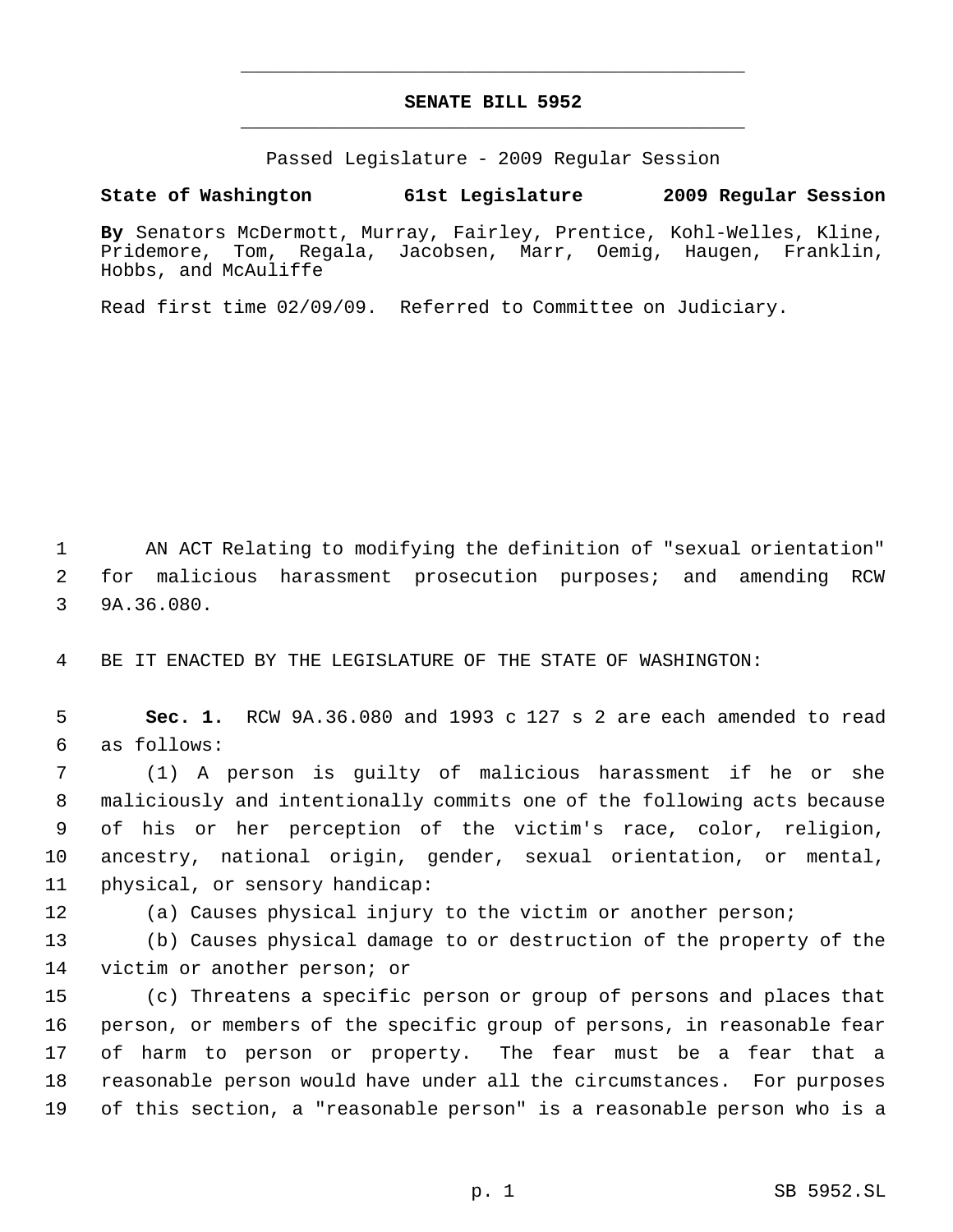member of the victim's race, color, religion, ancestry, national origin, gender, or sexual orientation, or who has the same mental, physical, or sensory handicap as the victim. Words alone do not constitute malicious harassment unless the context or circumstances surrounding the words indicate the words are a threat. Threatening words do not constitute malicious harassment if it is apparent to the victim that the person does not have the ability to carry out the threat.

 (2) In any prosecution for malicious harassment, unless evidence exists which explains to the trier of fact's satisfaction that the person did not intend to threaten the victim or victims, the trier of fact may infer that the person intended to threaten a specific victim or group of victims because of the person's perception of the victim's or victims' race, color, religion, ancestry, national origin, gender, sexual orientation, or mental, physical, or sensory handicap if the person commits one of the following acts:

 (a) Burns a cross on property of a victim who is or whom the actor perceives to be of African American heritage; or

 (b) Defaces property of a victim who is or whom the actor perceives to be of Jewish heritage by defacing the property with a swastika.

 This subsection only applies to the creation of a reasonable inference for evidentiary purposes. This subsection does not restrict the state's ability to prosecute a person under subsection (1) of this section when the facts of a particular case do not fall within (a) or (b) of this subsection.

 (3) It is not a defense that the accused was mistaken that the victim was a member of a certain race, color, religion, ancestry, national origin, gender, or sexual orientation, or had a mental, physical, or sensory handicap.

 (4) Evidence of expressions or associations of the accused may not be introduced as substantive evidence at trial unless the evidence specifically relates to the crime charged. Nothing in this chapter shall affect the rules of evidence governing impeachment of a witness.

 (5) Every person who commits another crime during the commission of a crime under this section may be punished and prosecuted for the other crime separately.

(6) "Sexual orientation" for the purposes of this section ((means